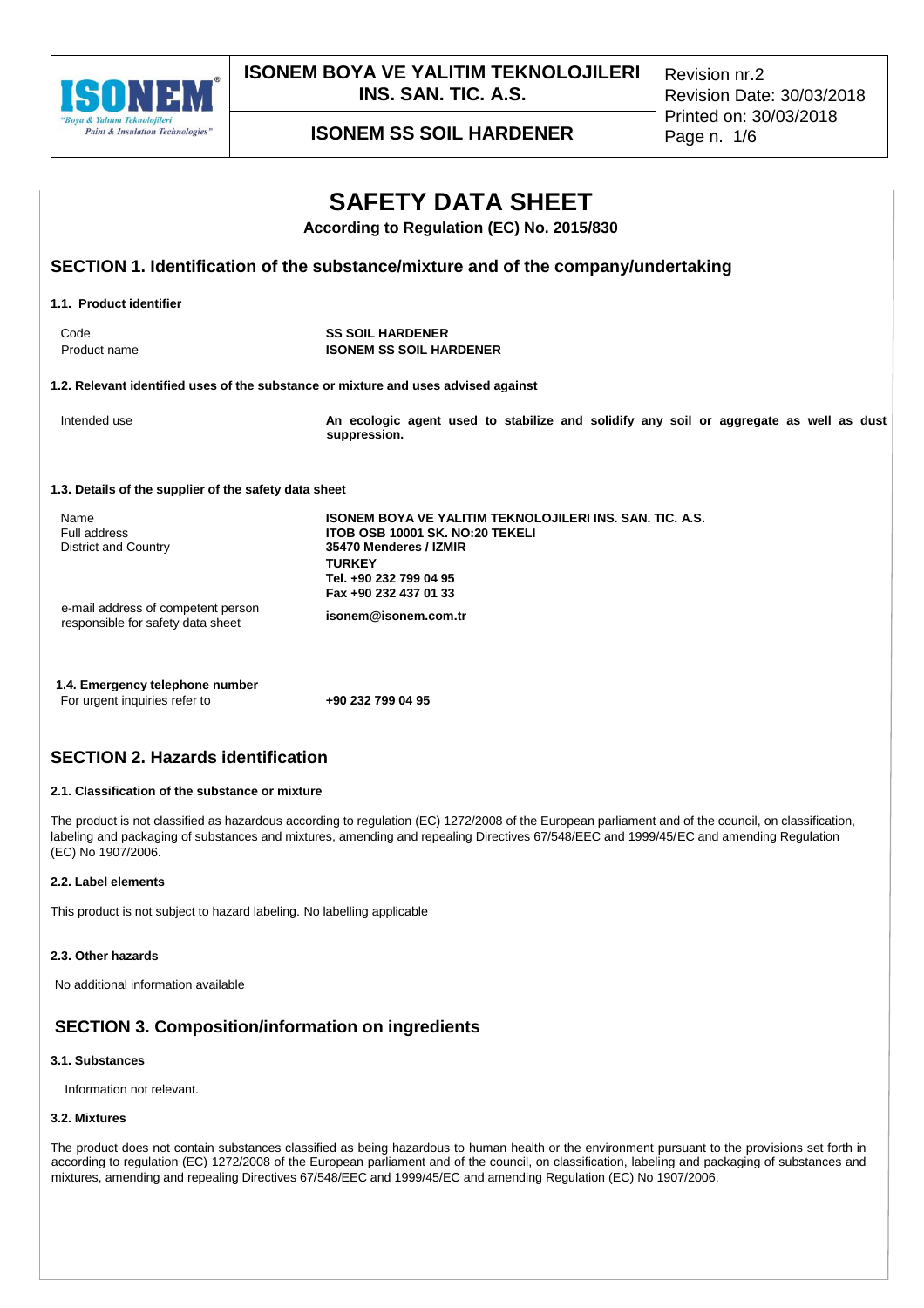

# **ISONEM SS SOIL HARDENER** Page n. 2/6

## **SECTION 4. First aid measures**

### **4.1. Description of first aid measures**

EYES: Wash immediately with plenty of water for at least 15 minutes and seek medical advice at once.

SKIN: Immediately take off all contaminated clothing and have a shower. Seek medical advice.

INGESTION: Have the patient drink water as much as possible and seek medical advice immediately. Do not induce vomiting before consulting a doctor.

INHALATION: Immediately seek medical advice. In the meantime, remove the patient to open air, far from the contaminated premises; if respiration stops or is difficult, give an artificial respiration adopting the proper measure for the helper.

### **4.2. Most important symptoms and effects, both acute and delayed**

For symptoms and effects caused by contained substances see chap. 11.

## **4.3. Indication of any immediate medical attention and special treatment needed**

Follow doctor's orders.

## **SECTION 5. Firefighting measures**

## **5.1. Extinguishing media**

SUITABLE EXTINGUISHING MEDIA The extinction equipment should be of the conventional kind: carbon dioxide, foam, powder and nebulised water. EXTINGUISHING MEDIA WHICH SHALL NOT BE USED FOR SAFETY REASONS

None in particular.

### **5.2. Special hazards arising from the substance or mixture**

HAZARDS CAUSED BY EXPOSURE IN THE EVENT OF FIRE Do not breathe combustion products (carbon oxide, toxic pyrolysis products, etc.).

#### **5.3. Advice for firefighters**

#### GENERAL INFORMATION

Use jets of water to cool the containers to prevent product decomposition and the development of substances potentially hazardous for health. Always wear full fire prevention gear. Collect extinguishing water to prevent it from draining into the sewer system. Dispose of contaminated water used for extinction and the remains of the fire according to applicable regulations. SPECIAL PROTECTIVE EQUIPMENT FOR FIRE-FIGHTERS

Hardhat with visor, fireproof clothing (fireproof jacket and trousers with straps around arms, legs and waist), work gloves (fireproof, cut proof and dielectric), a depressurized mask with facemask covering the whole of the operator`s face or a self-respirator (self-protector) in the event of large quantities of fume.

## **SECTION 6. Accidental release measures**

#### **6.1. Personal precautions, protective equipment and emergency procedures**

Use breathing equipment if fumes or powders are released into the air.

#### **6.2. Environmental precautions**

The product must not penetrate the sewers, surface water, ground water and neighbouring areas.

## **6.3. Methods and material for containment and cleaning up**

Confine using earth or inert material. Collect as much material as possible and eliminate the rest using jets of water. Contaminated material should be disposed of in compliance with the provisions set forth in point 13.

## **6.4. Reference to other sections**

Any information on personal protection and disposal is given in sections 8 and 13.

## **SECTION 7. Handling and storage**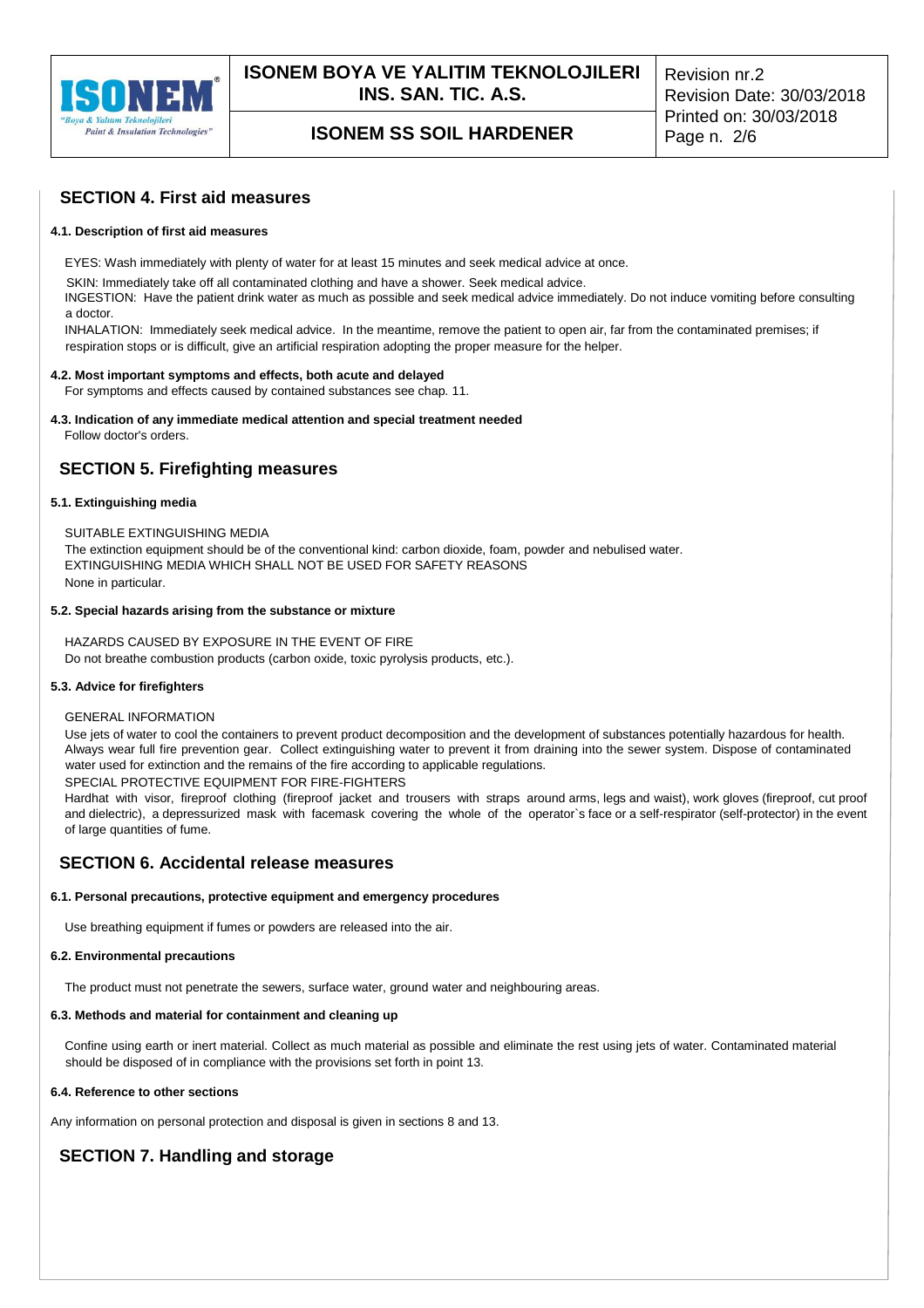

### **7.1. Precautions for safe handling**

Store in closed, labelled containers.

## **7.2. Conditions for safe storage, including any incompatibilities**

Normal storage conditions without particular incompatibilities.

### **7.3. Specific end use(s)**

Information not available.

## **SECTION 8. Exposure controls/personal protection**

#### **8.1. Control parameters**

Information not available.

#### **8.2. Exposure controls**

Observance of safety measures used in handling chemical substances. RESPIRATORY PROTECTION None required. EYE PROTECTION None required. HAND PROTECTION None required. SKIN PROTECTION None required.

## **SECTION 9. Physical and chemical properties**

#### **9.1. Information on basic physical and chemical properties.**

| Appearance                             | Liquid         |
|----------------------------------------|----------------|
| Colour                                 | White          |
| Odour                                  | Not available  |
| Odour threshold                        | Not available  |
| рH                                     | $7 - 10$       |
| Melting or freezing point              | Not available  |
| Boiling point                          | Not available  |
| Distillation range                     | Not available  |
| Flash point                            | Not available  |
| <b>Evaporation Rate</b>                | Not available  |
| Flammability of solids and gases       | Not available  |
| Lower inflammability limit             | Not available  |
| Upper inflammability limit             | Not available  |
| Lower explosive limit                  | Not available  |
| Upper explosive limit                  | Not available  |
| Vapour pressure                        | Not available  |
| Vapour density                         | Not available  |
| Specific gravity                       | $1,00 \pm 0,1$ |
| Solubility                             | Not available  |
| Partition coefficient: n-octanol/water | Not available  |
| Ignition temperature                   | Not available  |
| Decomposition temperature              | Not available  |
| Viscosity                              | $4000 - 9000$  |
| <b>Reactive Properties</b>             | Not available  |
|                                        |                |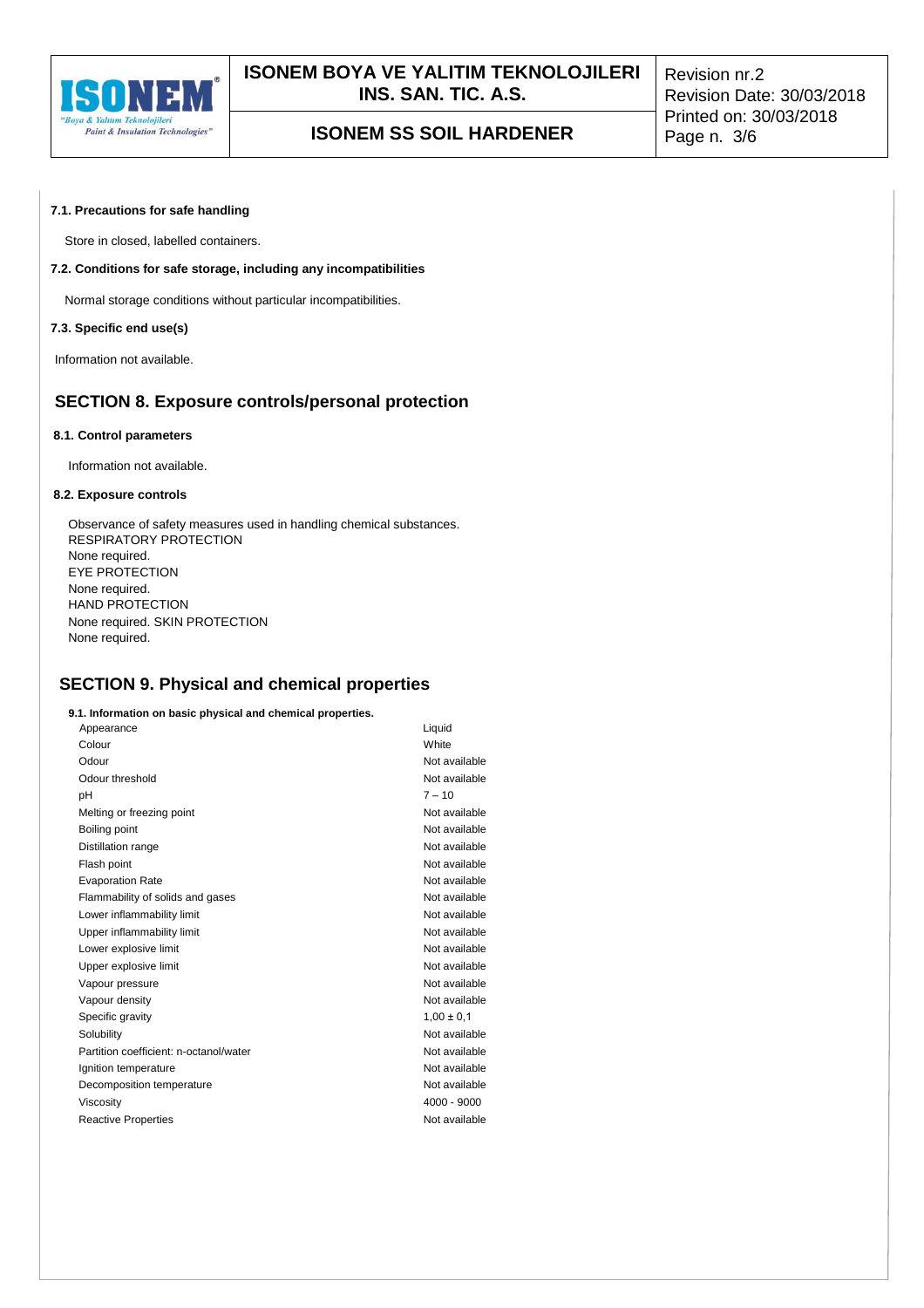

# **ISONEM SS SOIL HARDENER** Page n. 4/6

#### **9.2. Other information**

| VOC (Directive 1999/13/EC): |  |
|-----------------------------|--|
| VOC (volatile carbon) :     |  |

## **SECTION 10. Stability and reactivity**

#### **10.1. Reactivity**

There are no particular risks of reaction with other substances in normal conditions of use.

#### **10.2. Chemical stability**

The product is stable in normal conditions of use and storage.

### **10.3. Possibility of hazardous reactions**

No hazardous reactions are foreseeable in normal conditions of use and storage.

## **10.4. Conditions to avoid**

None in particular, however the usual precautions used for chemical products should be respected.

#### **10.5. Incompatible materials**

Information not available.

## **10.6. Hazardous decomposition products**

In the event of thermal decomposition or fire, vapours potentially dangerous to health may be released.

## **SECTION 11. Toxicological information**

#### **11.1. Information on toxicological effects**

According to currently available data, this product has not yet produced health damages. Anyway, it must be handled carefully according to good industrial practices. This product may have slight healt effects on sensitive people, by inhalation and/or cutaneous absorption and/or contact with eyes and/or ingestion.

## **11.1. Information on toxicological effects**

Information not available.

## **SECTION 12. Ecological information**

Use this product according to good working practices. Avoid littering. Inform the competent authorities, should the product reach waterways or sewers or contaminate soil or vegetation.

#### **12.1. Toxicity**

Information not available.

#### **12.2. Persistence and degradability**

Information not available.

#### **12.3. Bioaccumulative potential**

Information not available.

## **12.4. Mobility in soil**

Information not available.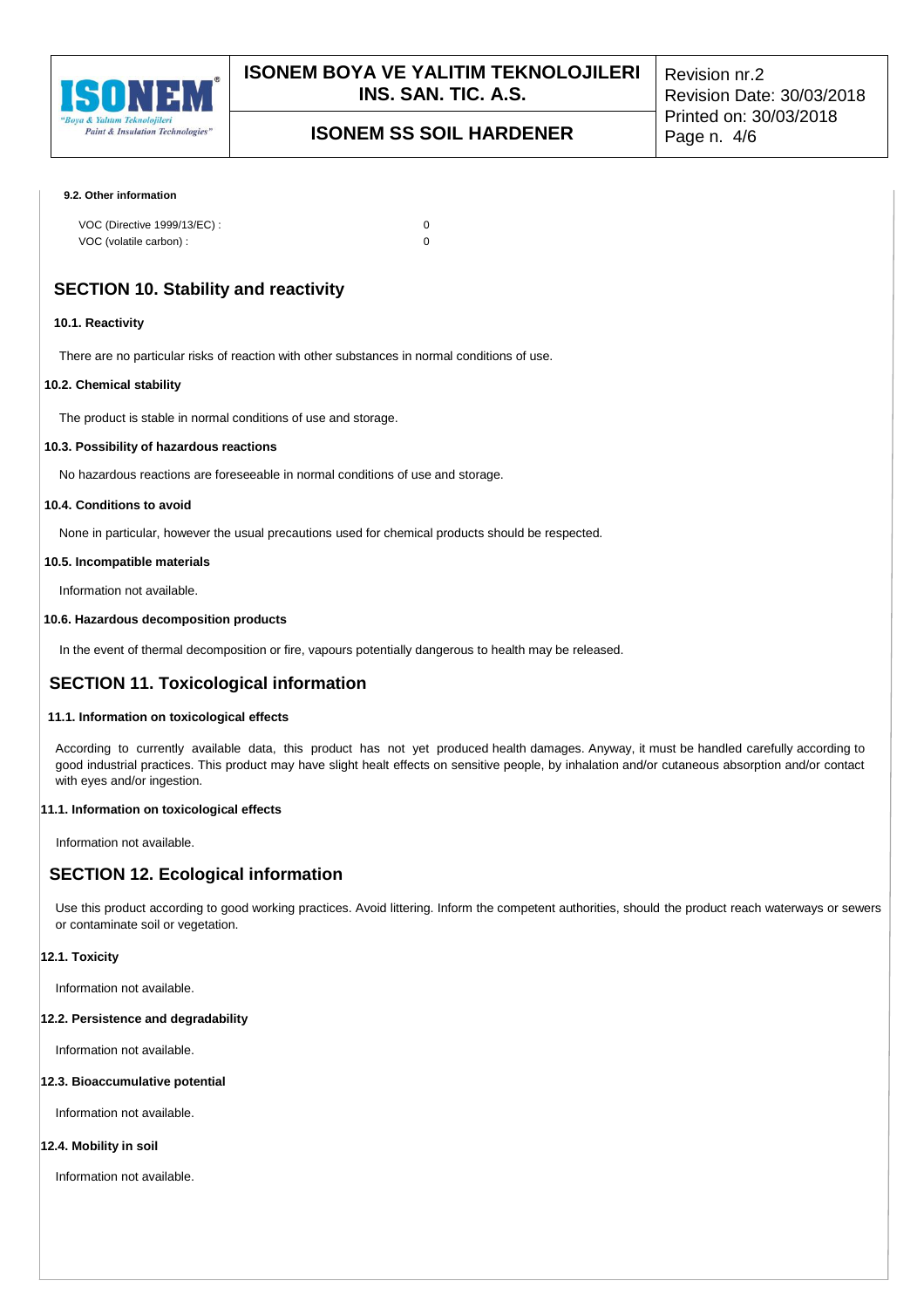

## **12.5. Results of PBT and vPvB assessment**

Information not available.

## **12.6. Other adverse effects**

Information not available.

## **SECTION 13. Disposal considerations**

## **13.1. Waste treatment methods**

Reuse, when possible. Neat product residues should be considered special non-hazardous waste.

Disposal must be performed through an authorised waste management firm, in compliance with national and local regulations.

#### CONTAMINATED PACKAGING

Contaminated packaging must be recovered or disposed of in compliance with national waste management regulations.

## **SECTION 14. Transport information**

The product is not dangerous under current provisions of the Code of International Carriage of Dangerous Goods by Road (ADR) and by Rail (RID), of the International Maritime Dangerous Goods Code (IMDG), and of the International Air Transport Association (IATA) regulations.

## **SECTION 15. Regulatory information**

### **15.1. Safety, health and environmental regulations/legislation specific for the substance or mixture**

Seveso category **None** None Restrictions relating to the product or contained substances pursuant to Annex XVII to EC Regulation 1907/2006 \_\_\_None<br>Substances in Candidate List (Art. 59 REACH) \_\_\_\_\_\_\_\_\_\_None. Substances in Candidate List (Art. 59 REACH) \_\_\_\_\_\_\_\_\_None. Substances subject to authorisarion (Annex XIV REACH) Healthcare controls\_\_\_\_\_\_Information not available.

#### **15.2. Chemical safety assessment.**

No chemical safety assessment has been processed for the mixture and the substances it contains.

## **SECTION 16. Other information**

GENERAL BIBLIOGRAPHY

- 1. Annex II to Regulation (EC) No. No. 1907/2006 (REACH)
- 2. Commission Regulation EU No. 830/2015 of 28 May 2015
- 3. Directive 1999/45/EC and following amendments
- 4. Directive 67/548/EEC and following amendments and adjustments
- 5. Regulation (EC) 1907/2006 (REACH) of the European Parliament
- 6. Regulation (EC) 1272/2008 (CLP) of the European Parliament
- 7. Regulation (EC) 790/2009 (I Atp. CLP) of the European Parliament
- 8. Regulation (EC) 453/2010 of the European Parliament
- 9. The Merck Index. 10th Edition
- 10. Handling Chemical Safety
- 11. Niosh Registry of Toxic Effects of Chemical Substances
- 12. INRS Fiche Toxicologique (toxicological sheet)
- 13. Patty Industrial Hygiene and Toxicology
- 14. N.I. Sax Dangerous properties of Industrial Materials-7, 1989 Edition